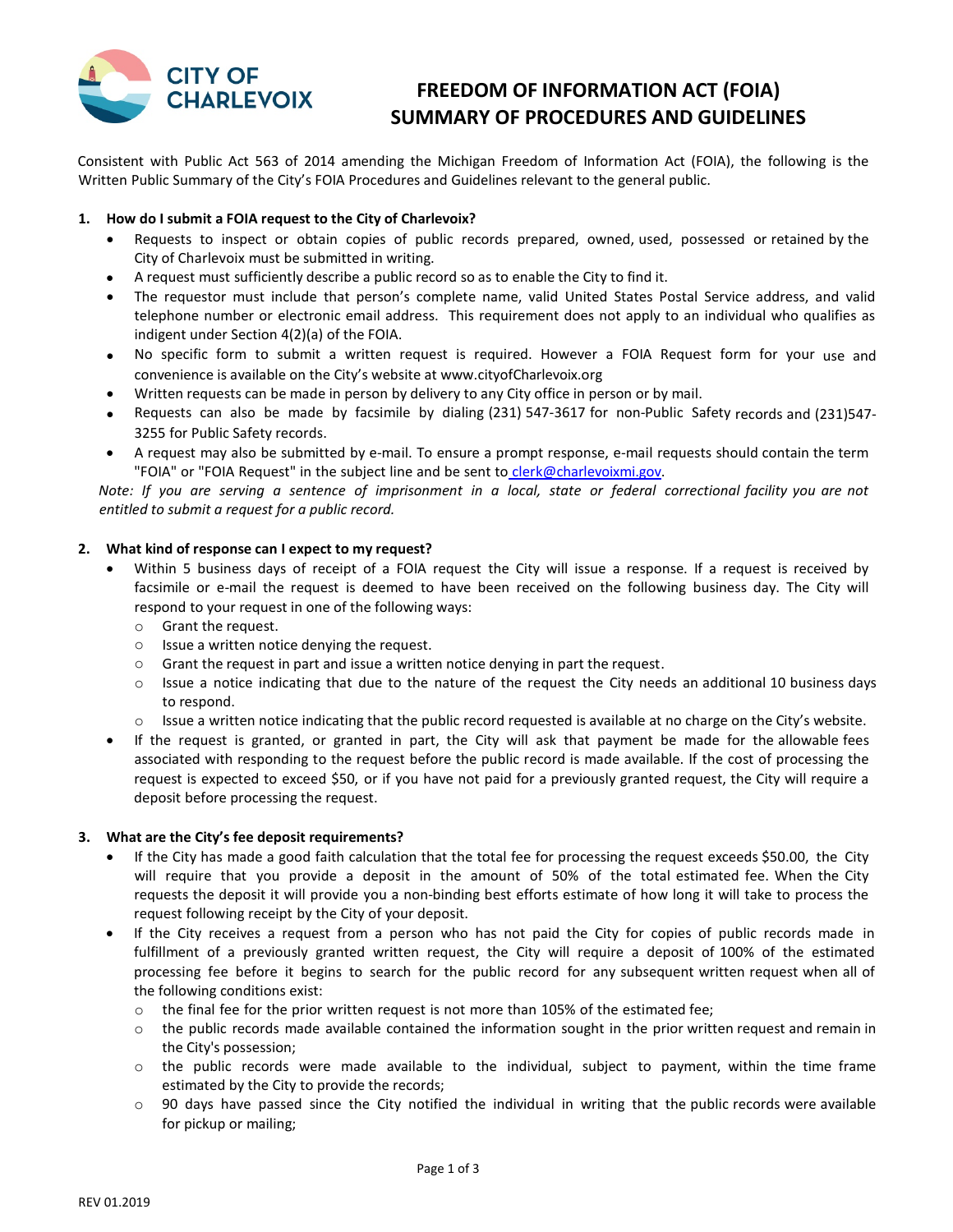- o the individual is unable to show proof of prior payment to the City; and
- $\circ$  the City has calculated an estimated detailed itemization that is the basis for the current written request's increased fee deposit.
- The City will not require the 100% estimated fee deposit if any of the following apply:
	- $\circ$  the person making the request is able to show proof of prior payment in full to the City;
	- $\circ$  the City is subsequently paid in full for all applicable prior written requests; or 365 days have passed since the person made the request for which full payment was not remitted to the City.
- A notice of deposit letter will be forwarded to the requestor. The deposit letter is considered received three days after it is sent, regardless of the means of transmission. The deposit letter will include notice of the date by which the deposit must be received, which date is 48 days after the date the deposit letter is sent. If the deposit is not received by the public body within 45 days from receipt of the notice of deposit and if the requesting person has not filed an appeal of the deposit amount, the request shall be considered abandoned by the requesting person. In such case, the public body is no longer required to fulfill the request.

# **4. How does the City calculate FOIA processing fees?**

- A fee will not be charged for the cost of search, examination, review and the deletion and separation of exempt from nonexempt information unless failure to charge a fee would result in unreasonably high costs to the City because of the nature of the request in the particular instance, and the City specifically identifies the nature of the unreasonably high costs.
- The Michigan FOIA statute permits the City to assess and collect a fee for six designated processing components. The City may charge for the following costs associated with processing a request:
	- o Labor costs associated with searching for, locating and examining a requested public record.
	- o Labor costs associated with a review of a record to separate and delete information exempt from disclosure of information which is disclosed.
	- o The cost of computer discs, computer tapes or other digital or similar media when the requester asks for records in non-paper physical media.
	- o The cost of duplication or publication, not including labor, of paper copies of public records.
	- o Labor costs associated with duplication or publication, which includes making paper copies, making digital copies, or transferring digital public records to non-paper physical media or through the Internet.
	- o The cost to mail or send a public record to a requestor.
- Labor Costs
	- o All labor costs will be estimated and charged in 15 minute increments with all partial time increments rounded down.
	- o Labor costs will be charged at the hourly wage of the lowest-paid City employee capable of doing the work in the specific fee category, regardless of who actually performs work.
	- o Labor costs will also include a charge to cover or partially cover the cost of fringe benefits.
- Non-paper Physical Media
	- o The cost for records provided on non-paper physical media, such as computer discs, computer tapes or other digital or similar media will be at the actual and most reasonably economical cost for the non-paper media.
	- o This cost will only be assessed if the City has the technological capability necessary to provide the public record in the requested non-paper physical media format.
- Paper Copies
	- $\circ$  Paper copies of public records made on standard letter (8  $\frac{1}{2}$  x 11) or legal (8  $\frac{1}{2}$  x 14) sized paper will not exceed \$.10 per sheet of paper. Copies for non-standard sized sheets will paper will reflect the actual cost of reproduction.
	- $\circ$  The City may provide records using double-sided printing, if cost-saving and available.
- Mailing Costs
	- o The cost to mail public records will use a reasonably economical and justified means.
	- o The City may charge for the least expensive form of postal delivery confirmation.
	- o No cost will be made for expedited shipping or insurance unless requested.

# **5. How do I qualify for a reduction of the processing fees?**

- The City may waive or reduce the fee associated with a request when City determines that to do so is in the public interest because release of the information is considered as primarily benefitting the general public.
- The City will waive the first \$20.00 of the processing fee for a request if you submit an affidavit stating that you are: